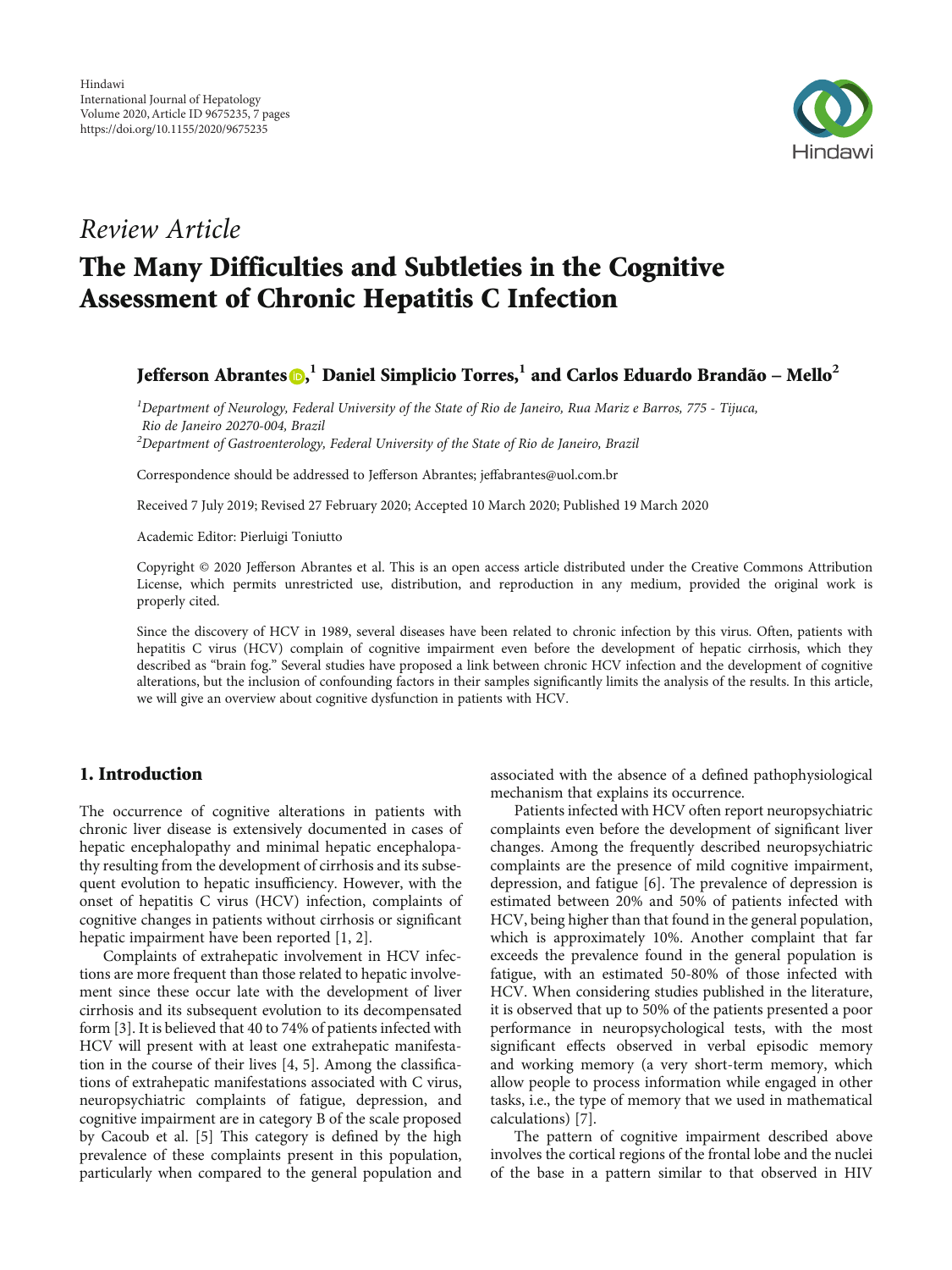infection [8]. However, despite evidence of the presence of cognitive dysfunction in chronic HCV patients, many studies have included patients with comorbidities associated with cognitive impairment, such as cirrhosis and depression, which serve as the confounding bias. The purpose of this text is to provide an overview of cognitive changes in patients with HCV.

### 2. Pathophysiology of Cognitive Impairment

The occurrence of central nervous system (CNS) involvement is seen in other viral infections, and human immunodeficiency virus (HIV) infection is one of the best studied to date. The family Flaviviridae to which HCV belongs has different types of viruses with recognized neurotropism, such as West Nile virus, Saint Louis encephalitis virus, Murray Valley virus, and Japanese encephalitis virus. Besides, yellow fever and dengue virus may occasionally result in encephalitis [9–11].

The fact that other members of the Flaviviridae family have recognized neurotropism, such as West Nile virus, is a frequent argument for explaining the nature of the hepatitis C virus in causing cognitive dysfunction. Since the discovery in 1920 of the viral cause of yellow fever, Flaviviridae family viruses have been documented as causes of arboviruses and liver disease in humans. Arboviral infections cause a broad spectrum of diseases, and after, acute infections can also progress to much more complex secondary conditions, resulting in long-term physical and cognitive impairment or early death [12].

The Flaviviridae family is currently classified into four genera: Flavivirus, Hepacivirus, Pestivirus, and Pegivirus. Although they belong to the same family and share structural features and strategies of replication in common, there is a great phylogenetic distance between members of the genus Hepacivirus to which the HCV belongs and arbovirus belonging to the genus Flavivirus [13, 14]. Therefore, although they belong to the same family, there are marked differences between the viruses of these two genera, which makes it impossible to establish a relation of similarity between the two regarding the involvement of the central nervous system.

Although the exact mechanism that would result in the cognitive changes observed in patients with hepatitis C is not known, some proposals have been made to explain this occurrence:

(1) The "Trojan Horse" effect: this hypothesis considers the possibility of HCV entering the brain through the infection of circulating monocytes in the blood. Monocytes are precursors of the microglia in the CNS, thus allowing HCV to reach the brain parenchyma (the so-called Trojan Horse phenomenon). The presence of HCV-infected microglia could result in the release of inflammatory interleukins such as tumor necrosis factor-alpha, interleukin-1, interleukin-6, and the release of neurotoxins such as nitric oxide and viral proteins, which would result in changes in cerebral function and cognitive alterations. This hypothetical scenario, which is similar to that postulated for HIV type 1 (HIV-1) infection, is corroborated by studies that demonstrated a close relationship between HCV sequences found in the cerebrospinal fluid and viral sequences found in the lymphatic system and peripheral blood mononuclear cells [1, 2, 15, 16]

- (2) The direct action of the virus through viral replication in neurons: the presence of HCV in the CNS has been described in several studies that used PCRbased techniques to detect the presence of the viral genome in the cerebral parenchyma and cerebrospinal fluid. In addition, some authors have reported the presence of negative-strand HCV RNA in the CNS, which suggests that there is viral replication in the brain parenchyma [1, 17, 18]
- (3) Effect of the inflammatory process: chronic HCV infection produces cytolytic effects on hepatocytes, culminating in the activation of the immune system. Therefore, the systemic inflammation produced could contribute to the observed brain dysfunction. This hypothesis is based on a growing body of evidence that demonstrates that the activation of the immune system in peripheral tissues can affect CNS functioning, causing affective, cognitive, and behavioral disorders. The presence of peripheral proinflammatory cytokines, such as interleukin-1 and interleukin-6, are the most likely mediators of these effects, penetrating the blood-brain barrier through active transport mechanisms, promoting the activation of the vagus nerve, and stimulating the neurotransmitter system. Chronic HCV-infected patients produce proinflammatory cytokines such as interleukin-6, interleukin-4, and tumor necrosis factoralpha, which may result in cognitive impairment [2]
- (4) Blood-brain barrier endothelial cell infection: in vitro studies have shown that cerebral microvascular endothelial cells are susceptible to HCV infection. These cells are an integral part of the blood-brain barrier, and at least two independent derivatives of the cerebral microvascular endothelial cell line (hcmec/D3 and hbmec) express receptors on its external plasmatic membrane that allow HCV invasion. In addition to these data, immunohistochemical staining of the brain tissue revealed the presence of four receptors necessary for the entry of HCV into microvascular cells. SR-BI receptor expression is restricted to cerebral microvascular endothelium, suggesting that brain tropism occurs only through these cells [19].

Cellular apoptosis and reduction of the endothelial barrier activity were observed in cultures of endothelial cells infected with HCV. Thus, a possible mechanism proposed for the neuropathogenesis of HCV infection would be the direct viral invasion of endothelial cells, resulting in the apoptosis and breakdown of the blood-brain barrier that could allow inflammatory cytokines, viral particles, and other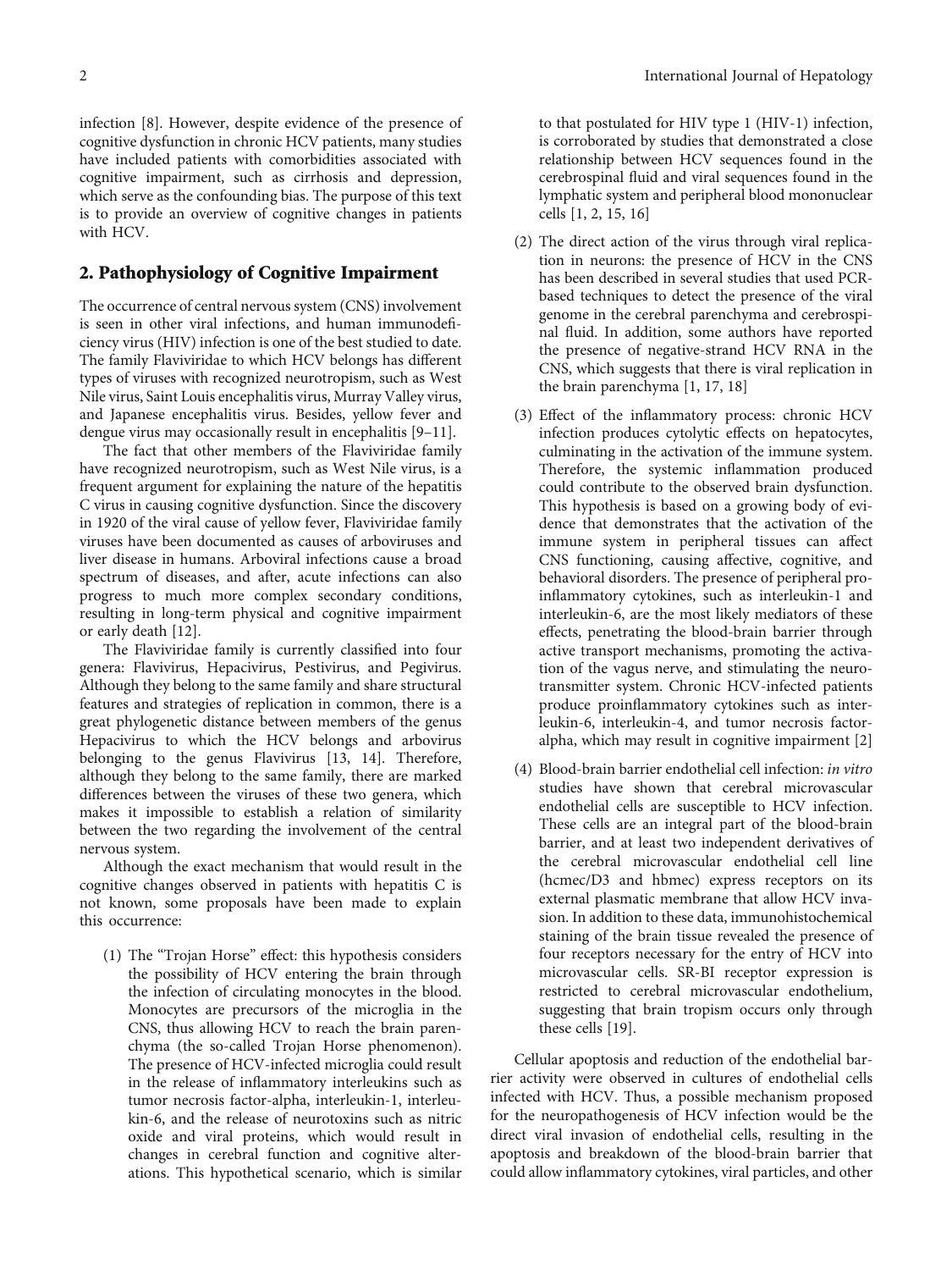neurotoxic substances to enter the CNS, which would result in brain dysfunction and the neuropsychiatric changes reported by these patients. Astrocytes are in close contact with the basal lamina of endothelial cells, which secrete factors that help regulate their homeostasis. Probably, HCV endothelial cerebral infection may, therefore, impact astrocytic homeostasis, or even that HCV may also infect astrocytes by contiguity [1, 17, 18].

However, the presence of HCV RNA in brain tissue samples has to be considered with reservations, since it may be the result of contamination after the occurrence of the breakdown of the blood-brain barrier [20]. In addition, there is no correlation between viral load and the occurrence of cognitive deficits [2].

In the study conducted by Fishman et al., HCV RNA levels were quantified in multiple brain and liver samples from patients infected with the virus. It demonstrated that HCV levels in the brain tissue were 1,000 to 10,000 times lower than those found in the hepatic tissue [21]. This data suggests that the brain tissue is a less effective site for viral replication [20].

The most attractive hypothesis seems to be the infection of endothelial cells of the blood-brain barrier. Once infected, these cells would enter into apoptosis, resulting in the rupture of the blood-brain barrier, with the consequent entry of viruses, immune cells, and cytokines, resulting in neuroinflammation [1, 17–20].

## 3. Evidence of Cognitive Dysfunction in Patients with HCV

Approximately 50% of patients with hepatitis C have complaints of fatigue and cognitive deficits even before the development of significant hepatic impairment [2, 7, 21].

The first evidence of the occurrence of brain changes was discovered by Forton et al. who analyzed the cerebral metabolic relationships through the use of magnetic resonance spectroscopy in three distinct groups: (1) patients infected with HCV without the presence of significant fibrosis or cirrhosis (*n* = 30), (2) HBV-infected patients (*n* = 29), and (3) a group of healthy controls  $(n = 12)$ . The authors found a statistically significant increase in the choline/creatine ratio in the white matter and basal ganglia of patients with HCV when compared to the other groups [22].

After this first publication, many other groups evaluated the impact of HCV infection on the development of cognitive impairment, as shown in Table 1.

Assessing the influence of HCV infection on the development of cognitive changes involves many challenges. The frequent presence of confounding factors such as illicit drug use, depression, and cirrhosis has the potential to produce cognitive impairment and therefore obscuring the role of HCV infection as a major actor in the development of cognitive impairment.

The presence of brain dysfunction in patients with liver cirrhosis is well known. Zeegen et al. described in 1970, through the use of neuropsychological tests, the occurrence of cognitive changes involving mainly psychomotor speed, attention, and executive function in cirrhotics who did

not have clinical criteria for hepatic encephalopathy [23]. This condition is currently called minimal hepatic encephalopathy.

It is interesting to note that several studies have included in their samples individuals with liver cirrhosis or advanced stage of hepatic fibrosis. Also, other studies have not described the characteristics of their samples or used insensitive methods to exclude cirrhotic patients, as shown in Table 1.

The prevalence of depression in HCV patients is estimated to be up to 5 times more frequent than in the general population, being a critical point in carrying out studies that evaluate HCV infection and the occurrence of cognitive changes. The inclusion of people with major depression may be responsible for the low performance observed in several cohorts. However, the exclusion of depressed patients may result in the production of a representative sample of subjects who have few extrahepatic manifestations of HCV infection, which is a sensitive point and produces a significant dilemma in the design of studies that assess the cognitive manifestations of HCV infection. Despite these limitations, most studies point out to the existence of cognitive impairment in patients infected with HCV, such as the work carried out by Forton et al. and MacAndrews et al. [22, 24] In these two seminal studies, the post hoc multivariate analysis evidenced that the cognitive impairment was independent of the degree of depression.

In an attempt to eliminate confounding factors in the cognitive assessment of patients with HCV, the authors of the present review have used a rigorous selection criterion and applied an extended cognitive battery in a previous study. Exclusion of depression and advanced stages of liver fibrosis (F3 and F4 of the METAVIR classification) resulted in a group of HCV carriers with cognitive performance similar to age and educational level-paired control group [25]. However, the use of a low cut-off point in the Beck Depression Inventory (BDI) in this study, excluding cases whose symptoms only suggested mild forms of depression, may have resulted in selection bias and removed from the sample a representative population of patients with HCV. This previously published work found no evidence of an association between HCV infection and the presence of cognitive dysfunction, which corroborates the findings of few other studies [26–28].

The data presented in the literature indicate varying degrees of control over confounding factors, such as liver cirrhosis and depression. Such factors, combined with the use of different types of neuropsychological tests and the assessment of different domains of cognitive functions, provide great difficulty in comparing the results of preexisting studies.

As noted in Table 1, the literature available so far is composed of cross-sectional studies, which would not be an adequate design to establish a relationship of exposure by HCV as a causative factor of cognitive deficit. Cross-sectional studies is aimed only at determining the incidence or prevalence of a given condition. In addition, most studies recruited patients from tertiary hospitals, which poses the risk of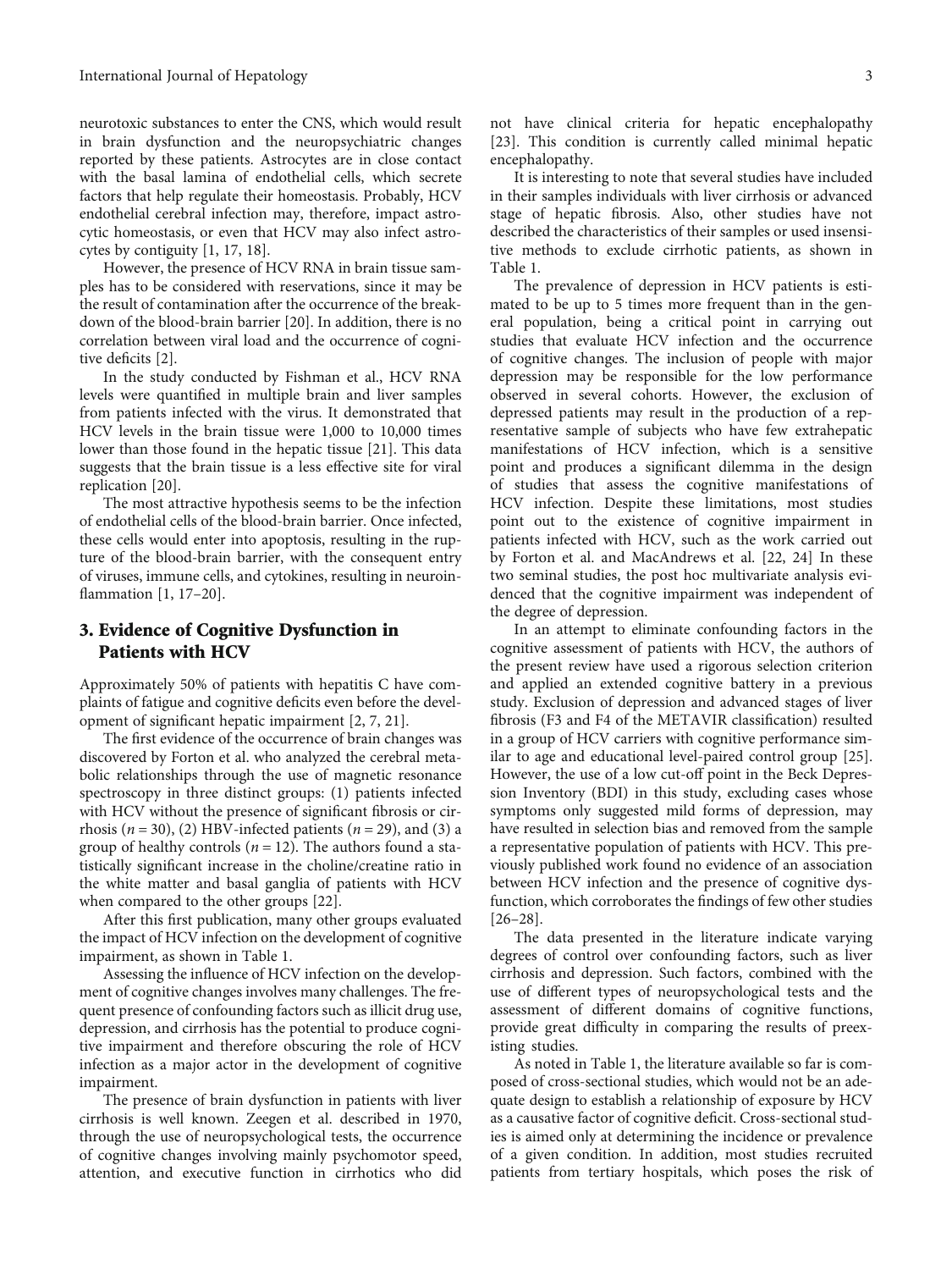| Study                                          | Study design    | $\mathbf{a}$<br>Sample                                             | Measures                           | Main findings<br>$\overline{a}$                                                                                                                              | Critique                                                |
|------------------------------------------------|-----------------|--------------------------------------------------------------------|------------------------------------|--------------------------------------------------------------------------------------------------------------------------------------------------------------|---------------------------------------------------------|
| Forton et al. [22]. (2002)                     | Cross-sectional | HCV/PCR-: 16<br>HCV: 27                                            | D.C.R/T.T/C.T                      | Worst performance in the HCV group                                                                                                                           | Inclusion of depressed patients                         |
| Hilsabeck et al. [26] (2002)                   | Cross-sectional | Hepatopathy of another<br>HCV: 66<br>cause: 14                     | R.C.F/D.C.T/T.T/C.T                | No difference between the groups                                                                                                                             | Inclusion of patients with liver<br>cirrhosis           |
| Kramer et al. [29]. (2002)                     | Cross-sectional | Group control: 100<br>HCV:100                                      | Minimental<br>P300                 | Increased latency and reduced P300<br>amplitude in the group HCV                                                                                             | Inclusion of patients with liver<br>cirrhosis           |
| Córdoba et al. [28] (2004)                     | Cross-sectional | HCV cirrhosis: 40<br>control: 40<br>HCV D.C: 40<br>HCV:40<br>Group | A.V.L.T/T.T/C.T<br>S.T/P.G/H.T     | No difference between the groups                                                                                                                             | Inclusion of patients with liver<br>cirrhosis           |
| Weissenborn et al. [30] (2004) Cross-sectional |                 | HCV Moderate F: 15<br>control: 15<br>HCV M.F: 15<br>Group          | L.W.L.T/C.T<br>R.C.F/figure        | patients with HCV in cognitive fields<br>involving attention and executive<br>Worst cognitive performance of<br>tunction                                     | Inclusion of depressed patients                         |
| McAndrews et al. [24] (2005)                   | Cross-sectional | control: 46<br>HCV: 37<br>Group                                    | T.D/C.T/T.T<br>S.T/S.T.W           | Worst performance in the HCV group                                                                                                                           | Advanced hepatic fibrosis                               |
| Weissenborn et al. [31] (2006)                 | Cross-sectional | HCV/PCR-: 4<br><b>HCV: 16</b>                                      | Battery tap<br>Test d <sub>2</sub> | Cognitive change in 2/3 of individuals<br>involving attention/concentration in<br>the HCV group                                                              | High score in BDI                                       |
| Karaivazglou et al. [27]. (2007)               | Cross-sectional | control: 20<br>HCV: 32<br><b>HBV: 29</b><br>Group                  | RAVLT/S.F.T<br><b>T.T/C.T</b>      | No difference between the groups                                                                                                                             | Inclusion of patients with liver<br>cirrhosis           |
| Forton et al. [32]. (2008)                     | Cross-sectional | Group control: 85-420<br>HCV/PCR-: 18<br><b>HCV: 16</b>            | D.C.R                              | Change in the $HCV + PCR + group$<br>control and when compared to the<br>attention when compared to the<br>involving working memory and<br>$HCV + PCR$ group | History of use of illicit drugs                         |
| Huckans et al. [33]. (2009)                    | Cross-sectional | HCV: 39 H.U.A.ID<br>HCV: 24 N.H.A.ID<br>control: 56<br>Group       | T.F.V/T.R.C.F/C.T/T.T              | the HCV group independent from the<br>memory, and psychomotor speed in<br>Cognitive change: attention, verbal<br>use of substances                           | Inclusion of depressed patients                         |
| Quarantini et al. [34]. (2009)                 | Cross-sectional | HCV: 33<br><b>HBV: 22</b>                                          | T.R.C.F/RAVLT; T.D; T.T            | in immediate memory in relation to the<br>Worst performance of the HCV group<br>HBV group                                                                    | Potential inclusion of patients with<br>liver cirrhosis |

TABLE 1: Cognitive assessment of HCV-infected patients. TABLE 1: Cognitive assessment of HCV-infected patients.

# 4 International Journal of Hepatology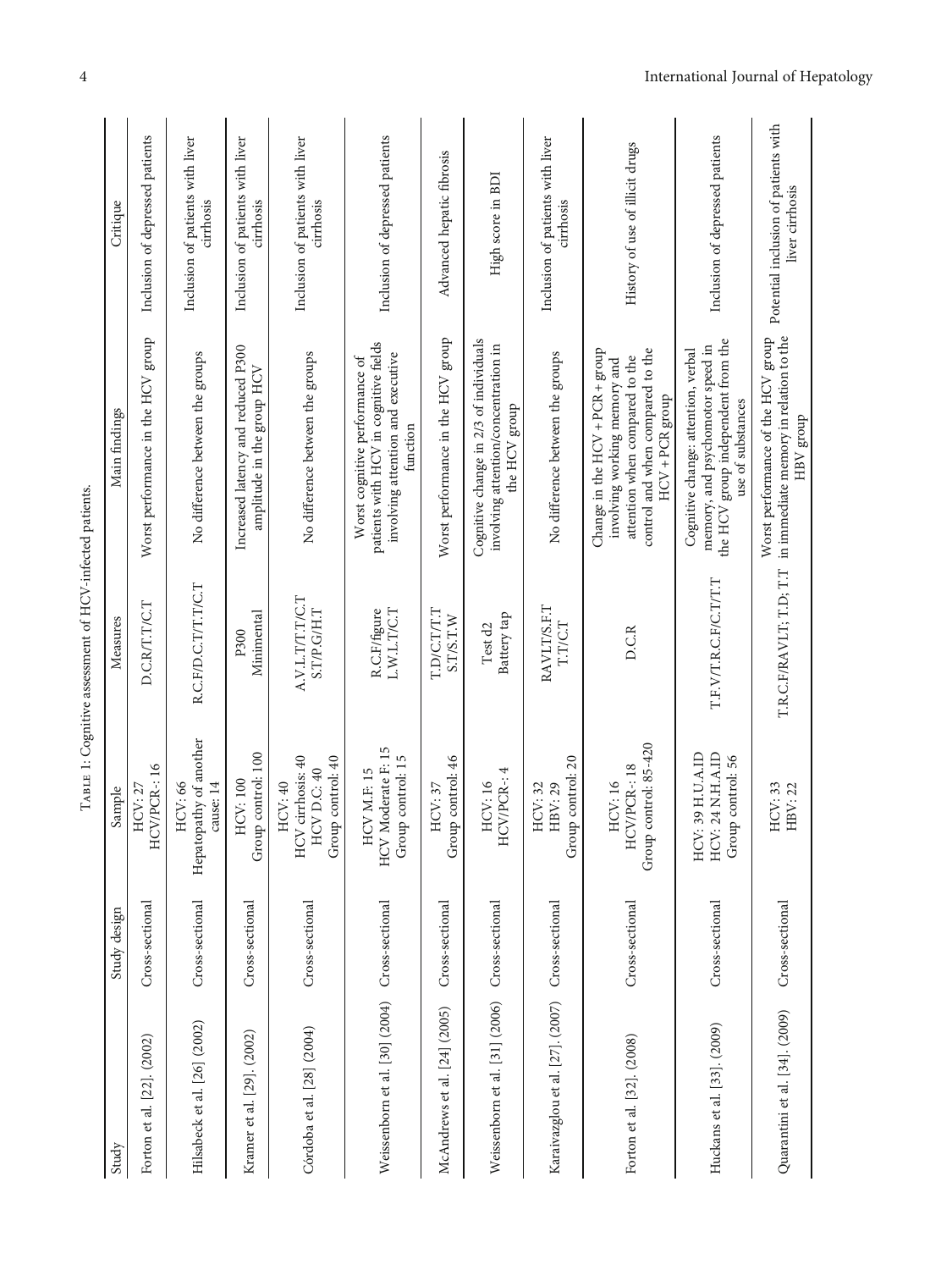|                              |                 |                                              | TABLE 1: Continued.                                                              |                                                                                                                                                                                                                                                                                                                                                                                                                                                                                                                                                                                                                                                                                                                                                                                                                                                     |                                                                        |
|------------------------------|-----------------|----------------------------------------------|----------------------------------------------------------------------------------|-----------------------------------------------------------------------------------------------------------------------------------------------------------------------------------------------------------------------------------------------------------------------------------------------------------------------------------------------------------------------------------------------------------------------------------------------------------------------------------------------------------------------------------------------------------------------------------------------------------------------------------------------------------------------------------------------------------------------------------------------------------------------------------------------------------------------------------------------------|------------------------------------------------------------------------|
| Study                        | Study design    | Sample                                       | Measures                                                                         | Main findings                                                                                                                                                                                                                                                                                                                                                                                                                                                                                                                                                                                                                                                                                                                                                                                                                                       | Critique                                                               |
| Lowry et al. [35]. (2010)    | Cross-sectional | Group control: 9<br>$HCV$ $PCR-9$<br>HCV: 11 | WMS III                                                                          | The HCV group presented worst scores<br>of memory and attention when<br>compared to the control group                                                                                                                                                                                                                                                                                                                                                                                                                                                                                                                                                                                                                                                                                                                                               | Inclusion of depressed patients                                        |
| Farag et al. [36]. (2011)    | Cross-sectional | control: 14<br>HCV: 11<br>Group              | W.C.T                                                                            | and increase in the soluble receiver ii of<br>results in the executive function tests<br>The HCV group presented the worst<br>the necrosis factor                                                                                                                                                                                                                                                                                                                                                                                                                                                                                                                                                                                                                                                                                                   | Inclusion of patients with liver<br>cirrhosis                          |
| Abrantes et al. [25] (2013)  | Cross-sectional | control: 29<br><b>HCV: 29</b><br>Group       | G.F.D.T/S.S.T/RAVLT<br>TD.S/S.T/T.T<br>B.N.T/T.F.V:<br>T.D/G.F.D.T<br>Minimental | No difference between the groups                                                                                                                                                                                                                                                                                                                                                                                                                                                                                                                                                                                                                                                                                                                                                                                                                    | Strict exclusion criterion                                             |
| Ibrahim et al. [37]. (2016)  | Cross-sectional | Group control: 210<br>HCV: 38                | battery—Arabic version<br>Penn cognitive                                         | Cognitive change involving various<br>cognitive areas in the HCV group                                                                                                                                                                                                                                                                                                                                                                                                                                                                                                                                                                                                                                                                                                                                                                              | Potential inclusion of patients with<br>liver cirrhosis                |
| Hilsabeck et al. [38] (2003) | Cross-sectional | HCV: 21                                      | $B.V.M.T-R/S.S.T/T.T/C.T$                                                        | Cognitive changes: visuoconstructive,<br>scanning, psychomotor speed, and<br>attention/concentration, visual<br>working memory                                                                                                                                                                                                                                                                                                                                                                                                                                                                                                                                                                                                                                                                                                                      | interferon and psychotropic drugs<br>Inclusion of HIV patients, use of |
| Fontana et al. [39]. (2005)  | Cross-sectional | <b>HCV: 201</b>                              | $T.P-D/T.D T.T$                                                                  | verbal memory and working memory<br>33% presented dysfunction in the                                                                                                                                                                                                                                                                                                                                                                                                                                                                                                                                                                                                                                                                                                                                                                                | Inclusion of patients with liver<br>cirrhosis                          |
| Beck Depression Inventory.   |                 |                                              |                                                                                  | A.V.L.T: Auditory-Verbal Learning Test; S.T: Stroop test; P.G: Pegboard Grooved; H.T: Hooper Test; L.W.L.T: Luria Word List Test; LN.F: interferon; D.C: decompensated cirrhosis; T.D: Digit Test; D-P.T:<br>D.C.R. cognitive drug research; R.C.F: Rey Complex Figure; D.C.T: Digit Cancellation Test; T.T. Trail Testing; C.T: Code Testing; B.V.M.T-R: Brief Visuospatial Memory Test-Revised; S.S.T: Symbol Search Test;<br>Simple Design Test, BAIT: Boston Nomination Test/G.F.D.T: Geometric Figure Drawing Test; H.U.A.ID: history of use of alcohol and illicit drugs; N.H.A.ID: no history of alcohol and illicit drug use; BDI:<br>D-Prime Test; M.F: mild fatigue; Moderate F: moderate fatigue; W.C.T: Winconsin Card Test; RAVLT: Rey Auditory Verbal Learning Test; S.F.T: Semantic Fluency Test; V.F.T: Verbal Fluency Test; S.D.T. |                                                                        |

International Journal of Hepatology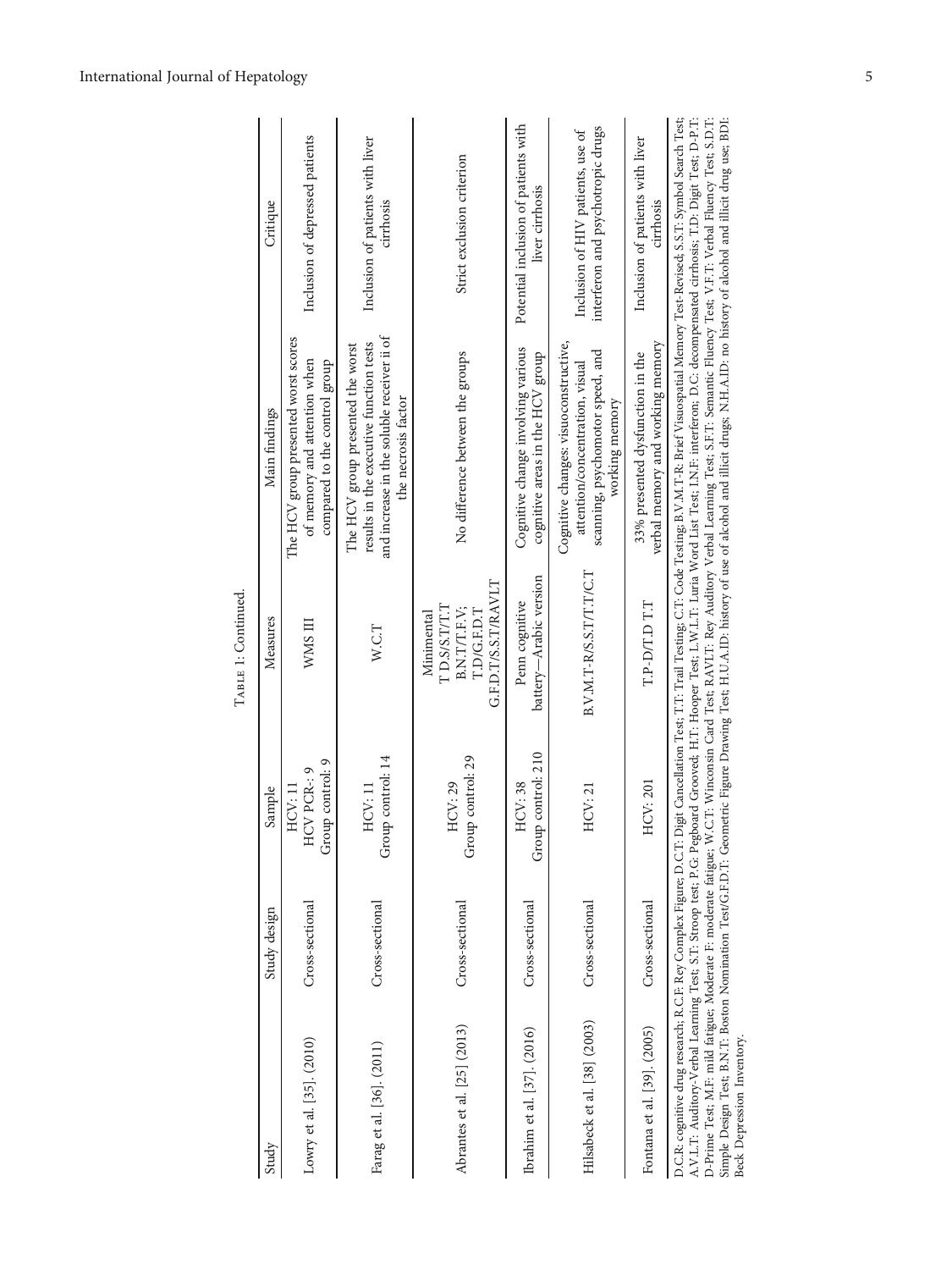selection bias, affecting the true prevalence of cognitive manifestations of HCV infection.

Despite all the exposed limitations, most studies have demonstrated the presence of cognitive changes, involving several functions such as attention and working memory, in a pattern that suggests the involvement of the frontal cortex and the basal ganglia, or the connections between these structures.

### 4. Conclusion

The literature consistently demonstrates the presence of cognitive deficits in patients with chronic HCV infection. However, the heterogeneous nature of published works with different degrees of control of confounding factors and designed as cross-sectional studies makes it impossible to categorically establish HCV infection as the sole responsible factor for the reported cognitive changes.

A large body of studies have established the presence of HCV penetration through the blood-brain barrier, HCV replication within the brain, and changes in neurocognitive tests when compared to controls, including works that demonstrated cognitive impairment independent of the degree of depression. However, the inclusion of confounding factors in several studies, the lack of standardization in the neuropsychological tests, and the absence of cohort studies preclude the assertion that HCV can cause brain dysfunction per se.

Future longitudinal studies with the use of neuropsychological and neurophysiological cognitive assessments before and after the use of direct-acting antivirals may provide further information on the role of HCV infection as a cause of cognitive impairment.

#### Conflicts of Interest

The authors deny the existence of conflicts of interest.

#### Authors' Contributions

Jefferson Abrantes carried out a bibliographical review and wrote the article. Daniel Simplicio Torres contributed in the bibliographical review and preparation of the article. Professor Carlos Eduardo Brandão Mello guided the process of bibliographic review and preparation of the article.

#### Acknowledgments

We thank Carl B. Dodrill, Emeritus Professor in the Department of Neurology at the University of Washington Medical School, for his kind permission to translate the Stroop test into Portuguese. The Gaffrée e Guinle University Hospital, part of the Federal University of the State of Rio de Janeiro, Brazil, paid for the laboratory tests. This is a publically financed hospital.

### References

- [1] L. Yarlott, E. Heald, and D. Forton, "Hepatitis C virus infection, and neurological and psychiatric disorders - A review," Journal of Advanced Research, vol. 8, no. 2, pp. 139–148, 2017.
- [2] M. Senzolo, S. Schiff, C. M. D'Aloiso et al., "Neuropsychological alterations in hepatitis C infection: the role of inflammation," World Journal of Gastroenterology, vol. 17, no. 29, pp. 3369–3374, 2011.
- [3] T. Poynard, M. F. Yuen, V. Ratzin, and C. L. Lai, "Viral hepatitis C," The Lancet, vol. 362, no. 9401, pp. 2095–2100, 2003.
- [4] A. Galossi, R. Guarisco, L. Bellis, and C. Puoti, "Extrahepatic manifestations of chronic HCV infection," Journal of Gastrointestinal and Liver Diseases, vol. 16, no. 1, pp. 65–73, 2007.
- [5] P. Cacoub, L. Gragnani, C. Comarmond, and A. L. Zignego, "Extrahepatic manifestations of chronic hepatites C virus infection," Digestive and Liver Disease, vol. 46, pp. 165–173, 2014.
- [6] A. L. Zignego, L. Gragnani, C. Giannini, and G. Laffi, "The hepatitis C virus infection as a systemic disease," Internal and Emergency Medicine, vol. 7, no. S3, pp. 201–208, 2012.
- [7] S. W. Yeoh, A. C. N. Holmes, M. M. Saling, I. P. Everall, and A. J. Nicoll, "Depression, fatigue and neurocognitive deficits in chronic hepatitis C," Hepatology International, vol. 12, no. 4, pp. 294–304, 2018.
- [8] F. Negro, D. Forton, A. Craxì, M. S. Sulkowski, J. J. Feld, and M. P. Manns, "Extrahepatic morbidity and mortality of chronic hepatitis C," Gastroenterology, vol. 149, no. 6, pp. 1345–1360, 2015.
- [9] R. J. Whitley and J. W. Gnann, "Viral encephalitis: familiar infections and emerging pathogens," The Lancet, vol. 359, no. 9305, pp. 507–513, 2002.
- [10] T. Solomon, "Flavivirus encephalitis," New England Journal of Medicine, vol. 351, no. 4, pp. 370–378, 2004.
- [11] D. B. A. Medeiros, M. R. T. Nunes, P. F. C. Vasconcelos, G. J. J. Chang, and G. Kuno, "Complete genome characterization of Rocio virus (Flavivirus: Flaviviridae), a Brazilian flavivirus isolated from a fatal case of encephalitis during an epidemic in Sao Paulo state," Journal of General Virology, vol. 88, no. 8, pp. 2237–2246, 2007.
- [12] A. D. Labeaud, F. Bashir, and C. H. King, "Measuring the burden of arboviral diseases: the spectrum of morbidity and mortality from four prevalent infections," Population Health Metrics, vol. 9, no. 1, 2011.
- [13] C. D. Marceau, A. S. Puschnik, K. Majzoub et al., "Genetic dissection of Flaviviridae host factors through genome-scale CRISPR screens," Nature, vol. 535, no. 7610, pp. 159–163, 2016.
- [14] M. Shi, X. D. Lin, N. Vasilakis et al., "divergent viruses discovered in arthropods and vertebrates revise the evolutionary history of the Flaviviridae and related viruses," Journal of Virology, vol. 90, no. 2, pp. 659–669, 2015.
- [15] J. Wilkinson, M. Radkowski, J. M. Eschbacher, and T. Laskus, "Activation of brain macrophages/microglia cells in hepatitis C infection," Gut, vol. 59, no. 10, pp. 1394–1400, 2010.
- [16] J. Wilkinson, M. Radkowski, and T. Laskus, "Hepatitis C virus neuroinvasion: identification of infected cells," Journal of Virology, vol. 83, no. 3, pp. 1312–1319, 2009.
- [17] N. F. Fletcher and J. A. Mckeating, "Hepatitis C virus and the brain," Journal of Viral Hepatitis, vol. 19, no. 5, pp. 301–306, 2012.